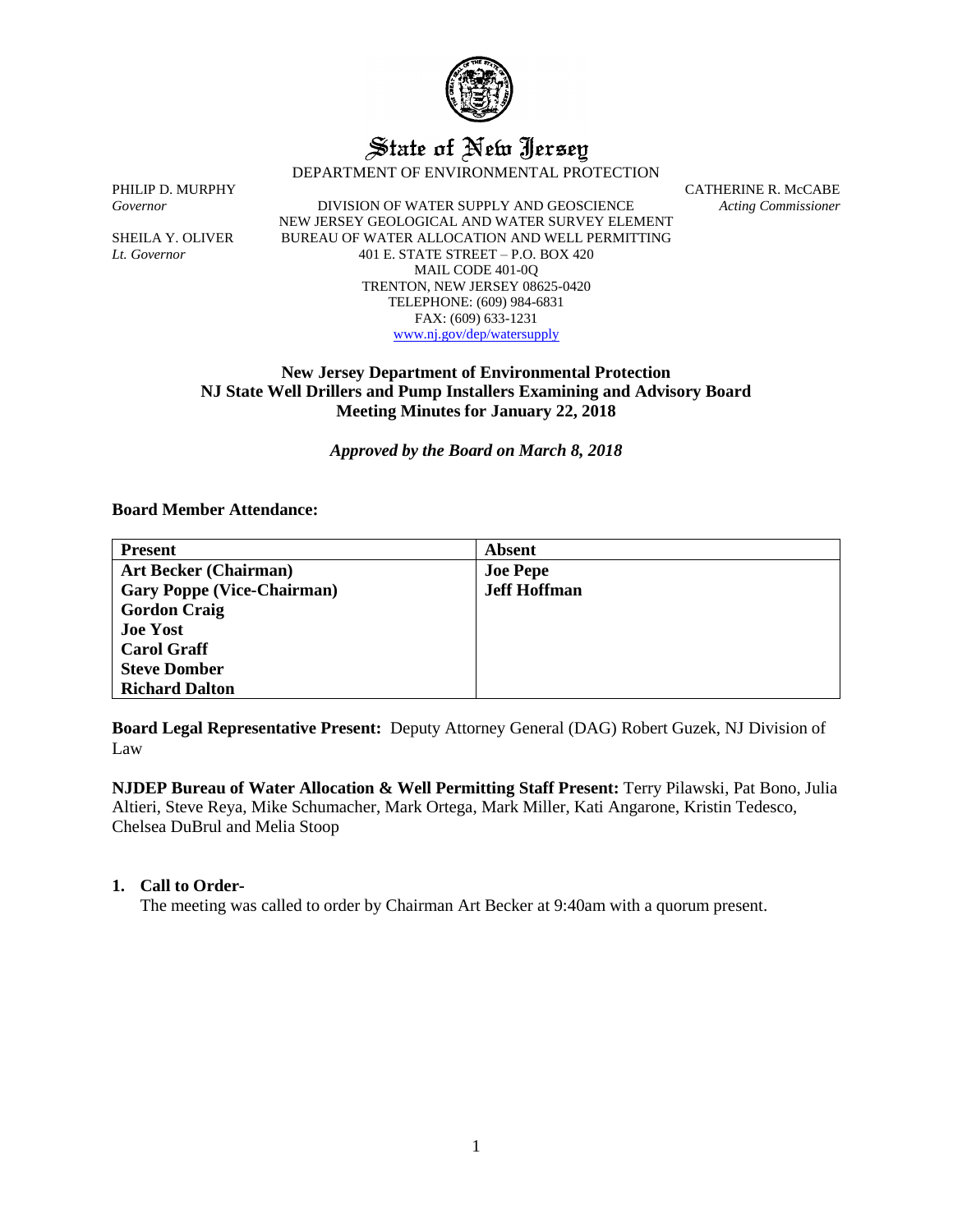**2. Well Rule (N.J.A.C. 7:9D) -** Kati Angarone, from the Director's Office of the Division of Water Supply & Geoscience, spoke on behalf of Director Pat Gardner and thanked the well rule team for all their hard work and assistance in successfully working through both the proposal and adoption phases of amending the well rule. Kristin Tedesco, Chelsea DuBrul and Mark Miller were acknowledged for all of their assistance. She also acknowledged the contributions made by Board members who attended Board meetings, stakeholder meetings and volunteer workgroup sessions to assist in developing the draft version of the rule adoption. Further, T. Pilawski made recognition to Mark Miller for working on formatting and administrative processes to advance the draft rule through the adoption phase immediately following his transfer into the Bureau in May 2017. His experience with rule formatting from his prior Department positions proved invaluable in getting the rules adopted. She also noted that the operative date of the adopted well rule revisions is March 1, 2018. Kristin Tedesco, Kati Angarone, Chelsea DuBrul and Mark Miller left the meeting following this discussion.

# **3. Retirement of Well Permitting Section Chief, Pat Bono -**

This meeting will be Pat Bono's final Board meeting, as she is retiring on March 1st. Chairman A. Becker presented both a plaque and letter of appreciation for her service in supporting the Board for over twelve (12) years. The letter read in part "On behalf of the Well Drillers Advisory Board I want to thank you for your dedicated service to the Board over the past twelve years. It is hard to believe twelve years have passed so quickly. You have assisted the Board in making many decisions and your enthusiasm has certainly been noticed and appreciated. We especially want to thank you for your input and assistance with the revisions of NJAC 7:9D and it is quite fitting that the revised regulations have finally been approved during your tenure on the Board. You will be missed and you leave some very large shoes for someone to fill… Thank you so much for your dedication to New Jersey's groundwater resources and the well drilling and pump installation industry."

**4. Review and Certification of the Minutes for the November 21, 2017 Open Session Meeting-**It was noted that a sentence in Item 15 (Program Updates) states that "The solution to decommission these particular wells have been resolved…" is incorrect as stated. The sentence indicates that the matter has been resolved. The Department, however, is still in the process of amicably resolving the matter with two (2) property owners regarding cases in which two (2) recently installed wells are to be decommissioned to the owners' satisfaction and applicable rules. This sentence will be corrected to reflect that the decommissioning of the wells has not yet occurred.

**A motion to approve the November 21, 2017 meeting minutes pending this correction was made by G. Craig, seconded by G. Poppe and approved unanimously.** 

- **5. Review and Certification of the Minutes for the November 21, 2017 Closed Session Meeting-**A motion to approve the minutes without change was made by J. Yost, seconded by C. Graff and approved unanimously.
- **6. Review and Certification of the Minutes for the December 29, 2017 Closed Session–** A motion to approve the minutes without change was made by G. Poppe, seconded by C. Graff and approved unanimously.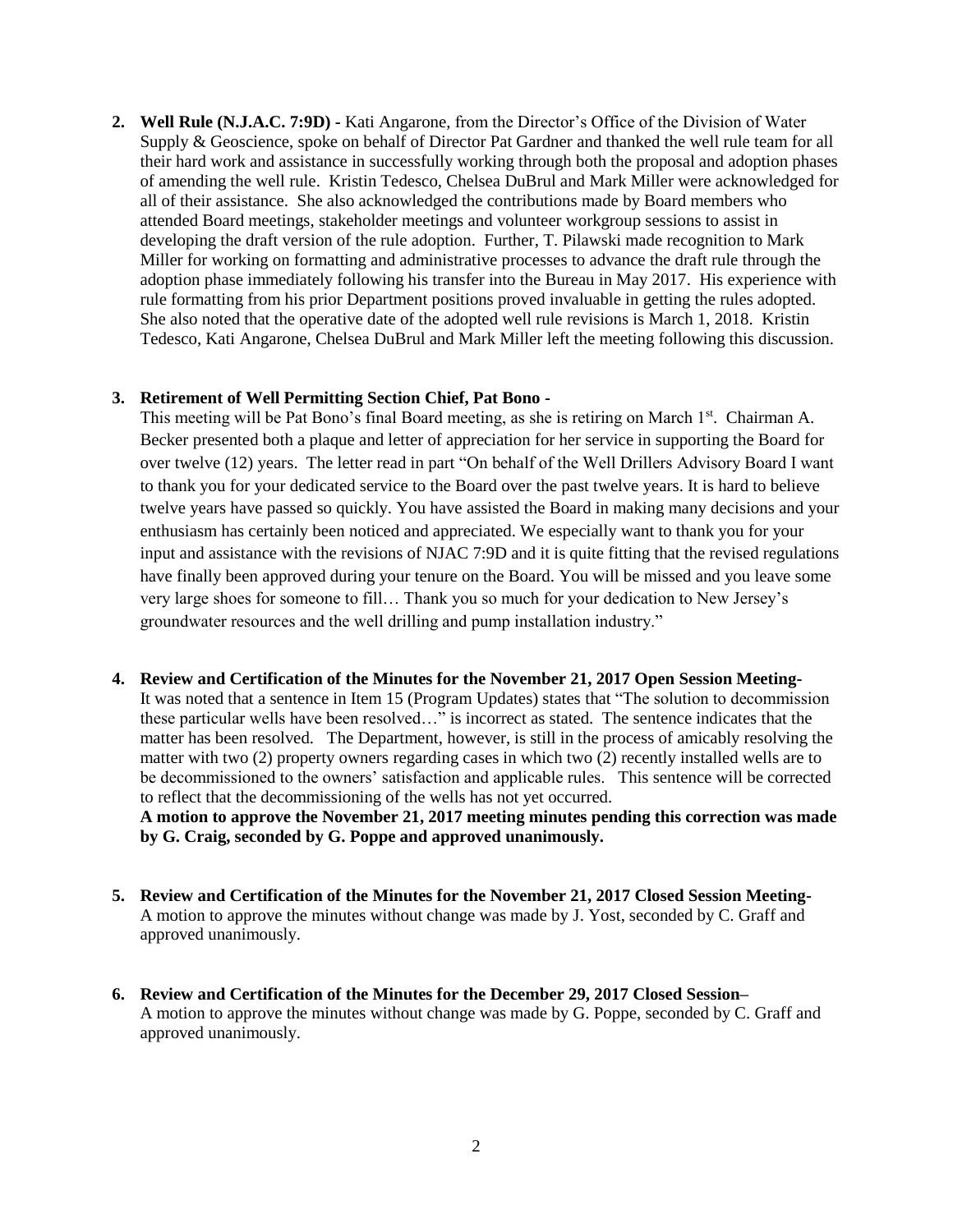#### **7. Review and Certification of the Minutes for the January 11, 2018 Closed Session** –

G. Craig noted that his first initial was incorrectly listed in the third paragraph of Item 2. A motion to approve the minutes pending this correction was made by J. Yost, seconded by C Graff and approved unanimously.

#### **8. Review and Certification of Well Driller and Pump Installer Exam Applicants to approve the scores for the December 6, 2017 Exams –**

**Master**– A motion to approve one (1) listed license exam score was made by J. Yost, seconded by G. Craig and approved unanimously. It was noted that he did not pass the exam.

**Journeyman-** A motion to approve three (3) listed license exam scores was made by D. Dalton, seconded by S. Domber and approved unanimously. It was noted that one (1) individual passed the exam.

**Journeyman B-** A motion to approve two (2) listed license exam scores was made by G. Craig, seconded by G. Poppe and approved unanimously. It was noted that no one passed the exam. **Monitoring**– A motion to approve thirteen (13) listed license exam applicants scores was made by G. Poppe, seconded by J. Yost and approved unanimously. It was noted that four (4) individuals passed the exam.

**Soil Borer**– A motion to approve two (2) listed license exam applicants scores was made by G. Craig, seconded by G. Poppe and approved unanimously. It was noted that one (1) individual passed the exam.

**Pump Installer** –A motion to approve five (5) listed exam applicants scores, was made by J. Yost, seconded by S. Domber, and approved unanimously. It was noted that one (1) individual passed the exam.

## **9. Correspondence on the Updated Well Rule: Pat Bono**-

P. Bono presented a draft document to the Board to obtain members' input on a mass mailing the Bureau intends to send all current license holders and recent exam applicants, which lists the primary updates to the well rules. The draft document lists approximately 10-12 important points that are the highlighted changes and additions to the rules of which all in the industry should be aware. A. Becker suggested that the licensing, testing and continuing education information be moved up in the document to underscore the importance of these changes, are they represent substantial updates to the current rules. P. Bono will update these sections and finalize some of the language. She anticipates that the Bureau will send out the mailing in the next few weeks.

## **10. Status of Program Development and Agreement with the Examination Manager-**

The development of the agreement to be entered between the Department and a third-party testing vendor is progressing as planned, stated P. Bono. The Department aims to have the new exams up and running by mid to late April. She indicated that a draft agreement from the vendor, the National Ground Water Association (NGWA), is being reviewed by appropriate Department staff. Once agreeable, the document will be signed by representatives from both parties. As part of the agreement, the Department must provide all NJ exam modules, which have been developed by the Board, to NGWA by February 12, 2018 for the exams to be available through the testing vendor by the target date. It was noted that this date will provide a smooth transition from the current testing process, as the Department-administered testing program historically held the first exam of a calendar year sometime in April.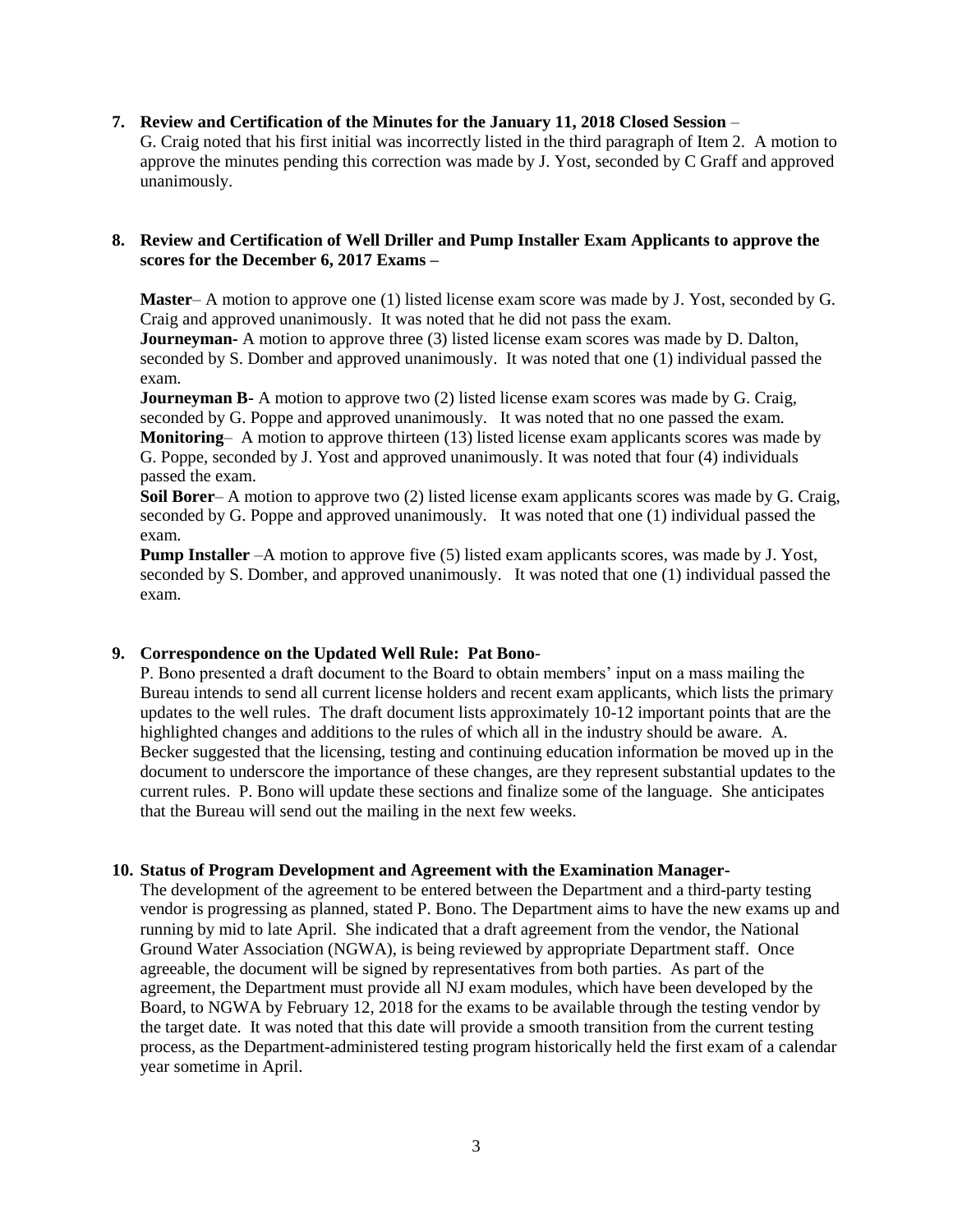#### **11. Department Updates-**

The Bureau will be undergoing changes in the coming months. T. Pilawski said the new rules will become operative shortly, the Well Permitting Section Chief is retiring and three (3) Well Permitting hourly employees were recently hired in other Department programs as full-time employees and will need to be replaced as soon as possible. Additionally, both a new Governor and Department Commissioner are taking office.

Training for the Department's staff has now been performed for all three (3) enforcement regions. M. Schumacher recently conducted training for the Water Compliance & Enforcement's Southern Office. During all of the training sessions he has performed he has highlighted what to look for onsite when inspecting a drilling operation or a well/water system. Feedback on the training has been very positive and T. Pilawski hopes the training will prove helpful as enforcement staff is in the field most of their time performing inspections. It is anticipated that they will assist in serving as the Bureau's eyes and ears because they are now more adequately trained on both regulatory and technical aspects related to drilling and pump installation.

## **12. 2018 Board Meetings and Conference Calls-**

The Board will physically meet at the NJDEP Headquarters (401 E. State St. in Trenton.) on following dates beginning at 9:30 am:

# **January 22, March 8, May 24, July 19, September 20, November 29**

Board telephone conference calls will be held during the intervening months to establish a continuing education program in addition to approving qualified candidates for NJ driller or pump installer licenses. The calls will be held at 10:00 am on the following schedule:

## **February 15, April 19, June 21, August 16, October 18, December 20**

## **13. Water Allocation & Well Permitting Enforcement and Field Work Activities:**

A summary of Well Permitting Program's enforcement and field activities over the past eight (8) weeks was presented by Julia Altieri and Bryan Barrett.

A) **Field Inspections** – Well Permitting Section staff performed six (6) field inspections during the past eight (8) weeks. Field staff witnessed the proper construction of one (1) new public supply well. Additionally, Bureau staff investigated two (2) instances in which well drillers started constructing wells without first obtaining approved well permits. Staff investigated a complaint from a NJ Master well driller who confronted two (2) unlicensed individuals, he witnessed reportedly installing a submersible well pump and altering the casing of a well. The Master driller took pictures of the alleged violations and sent them to the Bureau. Bureau staff inspected the site later that day and gathered additional photo documentation to pursue the case.

B) **On-going issues of well drilling violations** – The Bureau successfully resolved one (1) issue of non-compliance involving a drilling company that constructed an unpermitted irrigation well in Ocean County. This well reconstruction is the second of five (5) wells that were ordered sealed by the Department as part of the resolution of a long standing Administrative Order and Notice of Civil Administrative Penalty Assessment (AONOCAPA).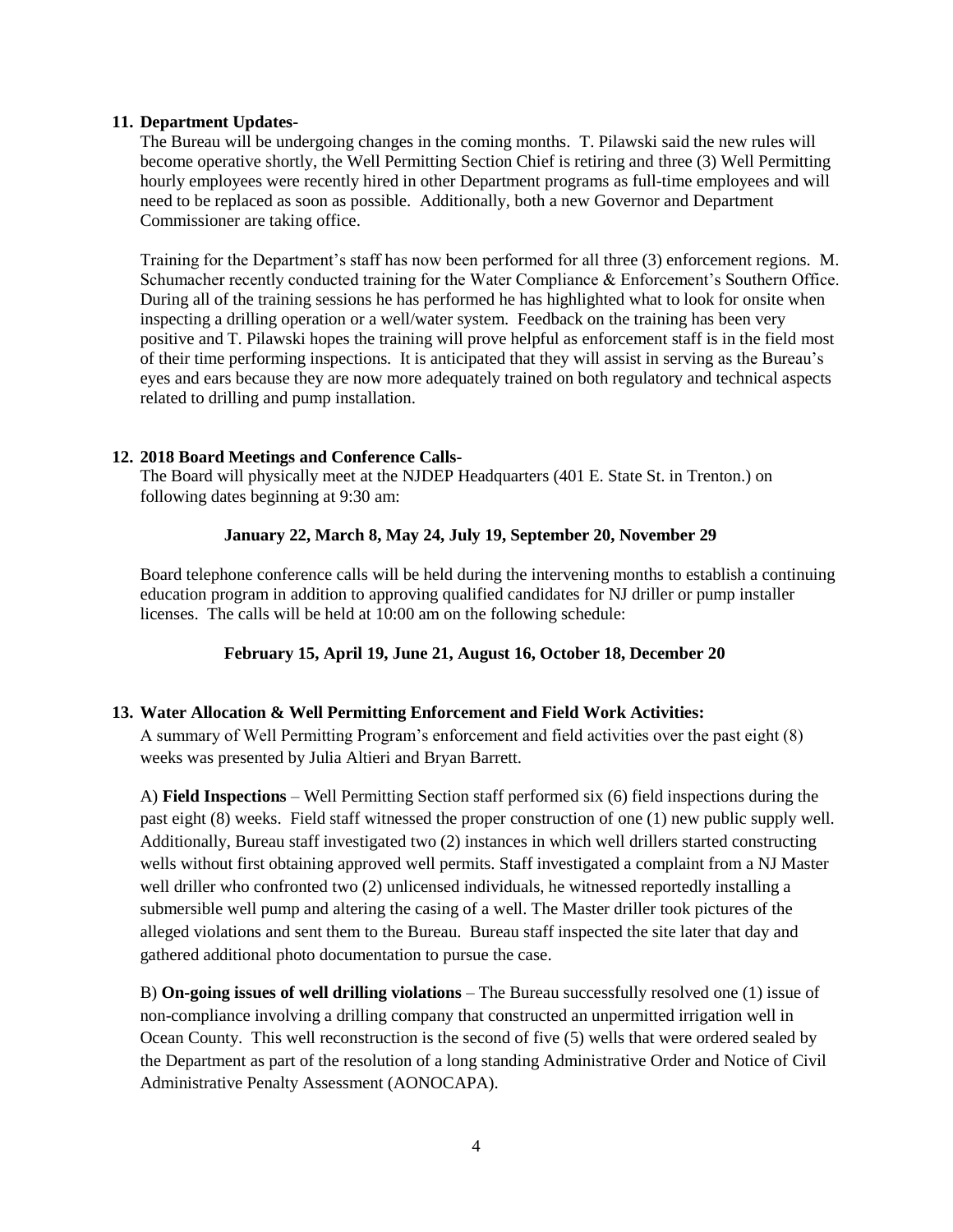C) **Additional partial settlement of well drilling violations** – An Alternate Dispute Resolution (ADR) meeting, initially scheduled for November 30, 2017, was re-scheduled and held on December 22, 2017. Staff from the Central Bureau of Water Compliance & Enforcement and Well Permitting met with the driller involved and the vice president of the company for which he works. ADR involves settlement of the penalty portion of the enforcement action against the licensed well driller and his company for improperly grouting two (2) closed loop geothermal wells located at a property in Mercer County. The result of the ADR meeting was a reduction in penalty assessed to the driller and company from \$9,000 to \$3,000. Other terms of the ADR settlement involve resubmission of accurate Well Record and formal withdrawal of any previously filed request for an Adjudicatory Hearing.

D) **Enforcement Coordination Meetings** – On December 13, 2017, Bureau staff met with Central and Northern enforcement region representatives to discuss plans to explore licensing sanctions involving a repeated instance of unlicensed and improper hydrofracturing and another repeat violator of the well permitting and drilling regulations.

## **14. Suspension of Open Session Portion of the Meeting-**

**At 11:00am, a motion to suspend the open meeting was made by J. Yost, seconded by G. Craig and approved unanimously.** Following a short break, the Board will enter closed session to finalize the exam content for delivery to the examination manager, the National Ground Water Association (NGWA).

**A motion to enter closed session was made by G. Poppe, seconded by C. Graff and approved unanimously at 11:23 am.**

- **15. Return to Open Session and Board Motions for Implementation of New Testing Program-**After the Board's closed session review and discussion of the new testing program, the following motions were made:
	- **At 2:07 pm, a motion to call the open session meeting back to order was made by S. Domber, seconded by A. Becker and approved unanimously.**
	- **C. Graff motioned that the NJ exams for Master, Journeyman and Dewatering, be administered as two (2) hours in length, while all other NJ license categories will be one (1) hour exams.** The motion was seconded by G. Craig and approved unanimously.
	- **A motion made by G. Poppe stated that the minimum passing score for the NJ regulations module for the Master Well Driller license be 80% and the balance of NJ Regulatory exams shall require 75% or greater to constitute a passing score.** The motion was seconded by G. Craig and approved unanimously. Therefore, the passing score required for the NJ regulations modules for the Journeyman, Journeyman (Class B) Environmental Resource and Geotechnical (ERG), Dewatering well driller, Vertical Closed